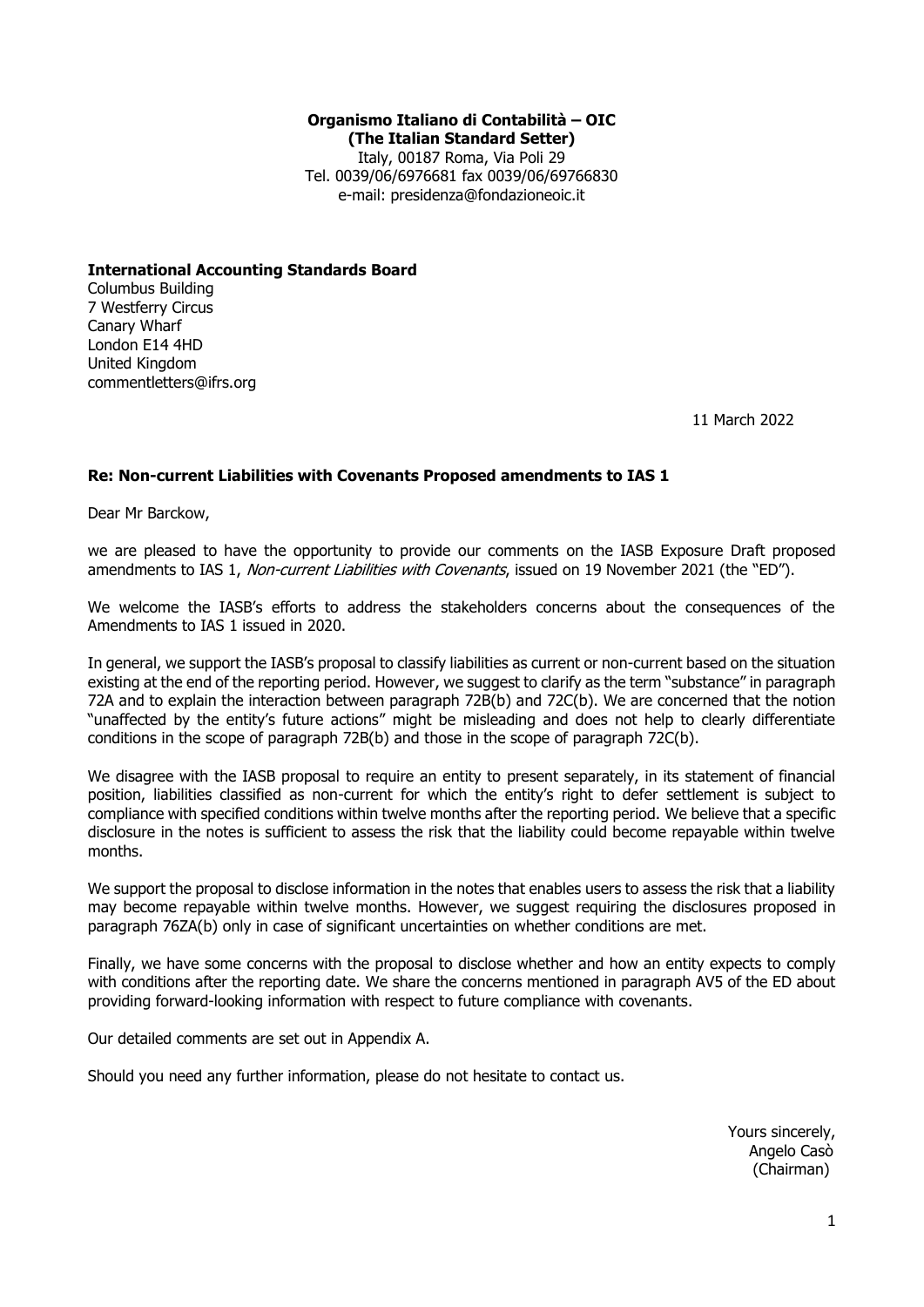#### **Appendix A - OIC's responses to the questions raised in the ED**

#### **Question 1—Classification and disclosure (paragraphs 72B and 76ZA(b))**

The Board proposes to require that, for the purposes of applying paragraph 69(d) of IAS 1, specified conditions with which an entity must comply within twelve months after the reporting period have no effect on whether an entity has, at the end of the reporting period, a right to defer settlement of a liability for at least twelve months after the reporting period. Such conditions would therefore have no effect on the classification of a liability as current or non-current. Instead, when an entity classifies a liability subject to such conditions as non-current, it would be required to disclose information in the notes that enables users of financial statements to assess the risk that the liability could become repayable within twelve months, including:

(a) the conditions (including, for example, their nature and the date on which the entity must comply with them);

(b) whether the entity would have complied with the conditions based on its circumstances at the end of the reporting period; and

(c) whether and how the entity expects to comply with the conditions after the end of the reporting period. Paragraphs BC15–BC17 and BC23–BC26 of the Basis for Conclusions explain the Board's rationale for this proposal.

Do you agree with this proposal? Why or why not? If you disagree with the proposal, please explain what you suggest instead and why.

We agree with the proposed amendment to paragraph 72A removing the requirement to comply with a covenant at the end of the reporting period even if the compliance will be tested at a future date.

We support the IASB's proposal to classify liabilities as current or non-current based on the situation existing at the end of the reporting period. However, we suggest to clarify the term "substance" in paragraph 72A to avoid unintended consequences. For example, we question whether an entity right to defer settlement of a liability for at least twelve months has "substance" when the entity knows that it has breached a covenant a month after the reporting date. In our view, the ED uses a conventional approach, instead of a substantial approach, we accept this approach for practical reasons but we suggest avoiding the term "substance".

We suggest to clarify the interaction between paragraph 72B(b) and 72C(b) of the ED.

According to paragraph 72B(b) a liability is classified as non-current if the compliance with a covenant is only required within the next 12 months after the reporting period, whereas according to paragraph 72C(b) the liability must be classified as current if it could become payable as a result of an "uncertain future event" (that may arise within the next 12 months after the reporting period) that is unaffected by the entity's future actions. In our view, the wording "unaffected by the entity's future actions" does not help to clearly differentiate conditions in the scope of paragraph 72B(b) and those in the scope of paragraph 72C(b).

In addition, we are not sure that insurance contract liabilities should be classified as current in all circumstances.

We support the proposal to disclose information in the notes that enables users to assess the risk that a liability may become repayable within twelve months. However, we are concerned that the proposed disclosures are too wide and may result in excessively detailed disclosures. Thus, we suggest requiring the disclosures proposed in paragraph 76ZA(b) only in case of significant uncertainties on whether conditions are met.

Finally, we have some concerns with the proposal to disclose whether and how an entity expects to comply with conditions after the reporting date. We share the concerns mentioned in paragraph AV5 of the ED about providing forward-looking information with respect to future compliance with covenants. Consequently, we suggest to require that this disclosure should be provided on the basis of the information known up to date of issuance of the financial statements.